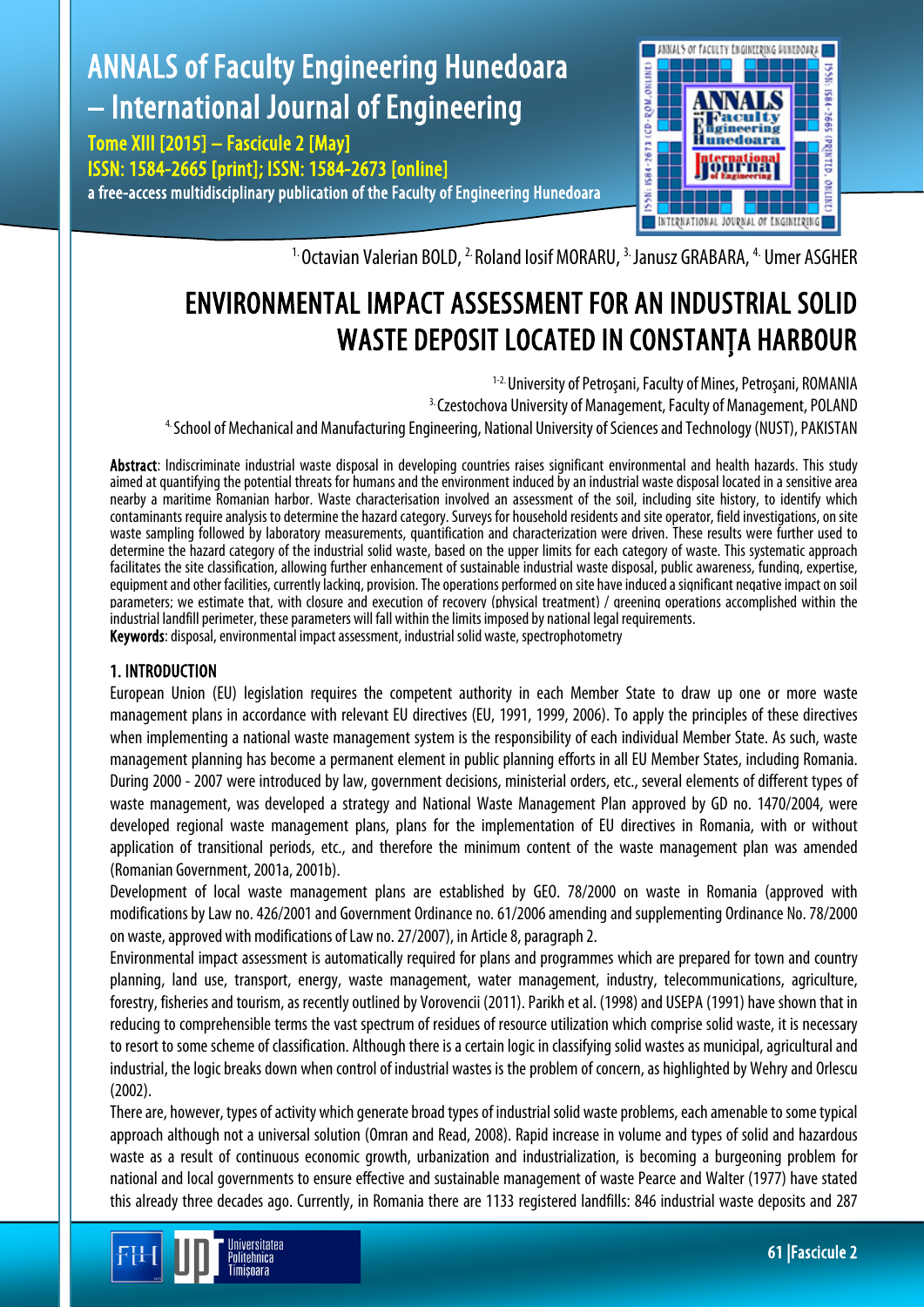municipal waste deposits. All deposits occupies over 12,700 ha, of which 11,000 ha are affected by industrial landfills, and 1,168 ha are urban landfills. Most of the industrial waste deposits (308) are simple (usually concrete platforms), but there are a number of mining dumps (216) and ponds / pits (196). Also included are 83 industrial landfills for hazardous waste in 30 counties, covering an area of approximately 450 ha (Antonescu, 1988; Bularda et al, 1992; Bold and Mărăcineanu, 2003).

During 2010, the amount of waste generated by mining, energy and manufacturing was 159 million tons, of which most (88%) waste resulting from mining activities (140 million tonnes) and 19 million tons are generated from energy and waste processing.

This research aimed at quantifying the potential threats for humans and the environment induced by an industrial waste disposal located in a sensitive area nearby Constanta harbour, facility being operated by S.C. COMVEX S.A. Constanta. The facility "Industrial solid waste dump" resulted through disposal of unsalable mining products by the afore-mentioned operator which performs port operations covering:

- » loading / unloading of ships and bulk storage of goods (coal, ore, bauxite, etc.);
- » international shipping and consulting in port activities;
- » inspections of barns, supply, cargo evacuation and handling.

The storage of industrial solid waste is often one of the most neglected areas of operation of a firm. Attaining environmental objectives which call for clean air, pure water, freedom from nuisance and affront to the aesthetic sensibilities of man, and a healthy ecological balance in nature are perhaps the major concern of public agencies in relation to industrial solid wastes.

#### 2. PRELIMINARY SITE DESCRIPTION

#### 2.1. General situation analysis

The industrial mineral waste disposal is located near the port of Constanţa. This site, located in South - East Constanta, climatologically falls under the characteristic parameters of the municipality area. For the analysis there can be used weather data from multi-annual data from Constanța weather station (φ = 44°11' N, λ = 28°40' E). This region's climate, due to geographical position, is temperate - maritime, determined during the cold season by the East - European anticyclone and in the rest of the year bythe Mediterranean baric formations.

Statistics on the period 1941 - 2011 shows that on an annual basis, prevailing winds are from the Northern sector ( $N + NE + NV$ ) totalling a frequency of 37.9% compared to only 28.1% from the Southern sector  $(S + SE + SV)$ . In one direction, the highest average annual frequencies are  $N = 15.8\%$ ,  $V = 15.6\%$ ,  $N = 11.7\%$ ,  $S = 11.2\%$ . Seasonal and monthly wind development has distinct features. Thus, the months with higher frequency then the annual one in the Northern direction are: January, February, March, October, November and December, so the winter months, and on South the other months. Annual average air temperature (1961 - 2010) is 11.6°C. In the interval considered, annual averages ranged between in 1987 and 1966. Air humidity usually exceeds 9 g water /  $m<sup>3</sup>$  air. In winter due to lower temperature, air contains lower amounts of water vapour and absolute humidity drops to 4 g water / m<sup>3</sup>air. On the contrary, in summer, when evaporation is more intense, absolute humidity can reach up to 14 -16 g water /  $m<sup>3</sup>$  air. Above the coast, fall the smallest quantities of water from rainfall throughout the country: 379 mm in Constanta. They are most common in late spring and / or early summer and lower in winter (C.C.E.P.A., 2010)).

#### 2.2. On-site operations inventory

The main activity of SC COMVEX SA, owner of the industrial solid waste storage facility, is unloading / loading and temporary storage of bulk goods. Unloading and loading bulk goods from / into barns of ships / barges is done through two unloaders / loaders bridges of 50 tons. Discharge capacity is 2,000 t / h. Storage of bulk goods in the first phase, is carried out in stockpiles. According to berth number, the following sorts of goods are stored:

- » berth 80: ore stored on a length of 220 m;
- $\bullet$  berth 81: coking coal is stored on a length of 280 m;
- » berths 82 and 83: ore stored on a length of 360 m;
- » berths 84 and 85: ore and coking coal stored on a length of 259 m;

Maximum storage capacity of bulk cargo per berth is: ore 63,700 tons and 33,600 tons coal. Then, goods are shipped with 2 main belt conveyors, a distance of 1,600 m along the quay. Between the main the conveyors and deposit conveyors, there are 6 auxiliary conveyors, each with a length of 80 m. Goods are taken over from the operational conveyors with multitask machines, operating about 4,000 tons/hour. A turning radius of 35 m al lows the storage of goods in dumps (stockpiles) over a width of 60 m, the length being 850 m. Maximum storage capacity of a landfill is as it follows: for ore 753,000 tons and 461,000 tons coal. Landfilled goods are shipped to pier river basin to be loaded on barges, with nine other conveyors of different lengths, between 123 and 366 m. The total amount of freight handled per year ranges from 8 to 13,000,000 tons. Following these activities, the industrial landfill was formed, resulting from degradation of mining products (mining concentrates) and mining concentrated iron, bauxite (aluminium ore) and coke.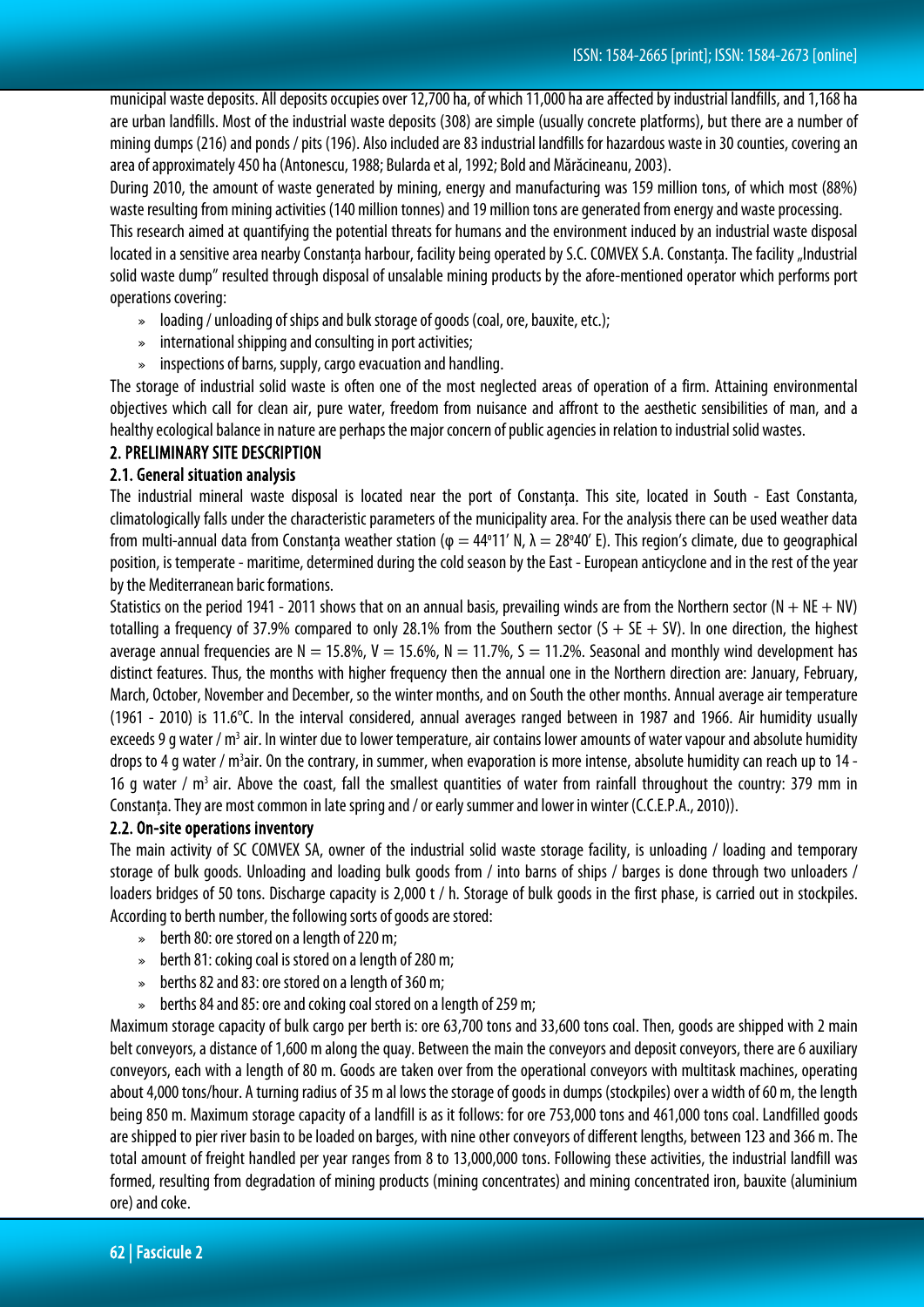## 2.3. Current land use

COMVEX SA company is located in the southern side of Constanta port platform, within the perimeter of berths 80-84. It borders on the harbour and river basin with other companies on same platform. The land is located the considered site (see Figure 1), including the area for industrial landfill, belongs to Constanta Port Administration and is accomplished by clay filling.

Access to the society for basic work is done at sea, namely the Constanta port basin and also on the Danube - Black Sea navigation channel. Access for personnel, supplies and current operation is done

by any of the six gates of the port entrance. The company owns a total area of 308,386 square meters occupied for the usages outlined in Table 1.

## 3. MATERIAL AND METHODS

#### 3.1. Geotechnical study

From the geotechnical study conducted by IPTANA SA Bucharest it results that the land on which



Figure 1. General vue of the industrial solid waste dump

#### Table 1. Current land use at COMVEX SA site

| Crt. nr. | Land use                                      | Surface area, $m2$ |
|----------|-----------------------------------------------|--------------------|
|          | Ore storage platforms                         | 43,476             |
|          | <b>Berth platforms</b>                        | 52,992             |
| 3.       | Ore dump 1 and 2                              | 124,020            |
| 4.       | Ore dump 3                                    | 34,821             |
| 5.       | <b>Buildings and facilities ore deposit</b>   | 24,500             |
| 6.       | Ore barge loading facility                    | 12,366             |
|          | Areas related to the operating belt conveyors | 15,941             |

industrial landfill is located consists of filling (C.C.E.P.A., 2009). It contains clay and clay dust on heights comprised between 8.30 and 12.80 m and is located on the old sea bottom, consisting of a layer of clay dust, dark, oozy, or fine sand layer whose thickness is between 0.20 and 4.20 m. Under these formations at depths between 12.8 and 13.0 m is the limestone foundation. Based on drilling. the presence of water in the filling was determined and sometimes as infiltrations in the body filler. The degree of compaction of the fill is about 89-94%.

The solid wastes stored in the existing dump, about 250,000 tons, consisting of a mixture of concentrated iron, bauxite and coke, are arising from transportation operation and the "cleaning" of conveyor belts. It also contains appreciable quantities of waste from the decommissioning / demolition of concrete construction, masonry, wood, iron, etc. and amounts of plant debris. There are few data on seismic activity of the Dobrogea region, because there is less seismic risk. The catalogue of strong earthquakes mentioned one special event for the period 1091 - 2005, with intensity V, magnitude 5.2. The epicentre, located in shallow area, and Tulcea was the only locality strongly affected. Movements of this kind are also possible in the southern region.

## 3.2. Environmental factors sensitivity analysis

The presence of industrial waste landfill creates the potential significant damage of the environmental factors, respectively:

- » harbour basin water (sea and river), rainwater and groundwater, due to the action of Aeolians currents (wind) the training byrainwater.
- » soil, while industrial waste disposal by its specific framework paved the morphological and topographical changes
- $\ast$  air, by the action of wind on-site storage

Some of the above actions have permanent effect, and others are involved with cumulative effect, at random patterns (wind, rain). 3.2.1. Soil

Soil related factors that have obvious effect on the accessibility of heavy metals plants are texture, soil reaction (pH), organic matter content, cation exchange capacity and drainage (Tchobanoglous et al, 1991).

Texture, i.e. clay content has a direct influence in retaining heavy metals, making the clay soils to have a lower risk for plants to absorb excessive amounts of heavy metals. Soils with high absorption capacity, i.e. with high clay and organic matter content, may retain these elements, especially in upper horizons. Such properties are characteristics for carbonate soils and soils with neutral reaction. In these soils, the amount of toxic compounds that can be leached into groundwater and can be taken over by plants is much lower than in acidic and sandy soils. However, there is a risk of increased concentration, and therefore toxicity, caused by heavy metals, causing imbalances in physical, chemical and biological soil. Heavy metals retained by the organic and colloidal soil substantially limits biological activity in the soil, resulting in inhibition of nitrification process, which is one of the essential conditions of soil fertility.

Soil reaction (pH): for a metal to be absorbed by the root system of a plant, it must be in soluble form. Heavy metal hydroxides and carbonates are relatively insoluble and as higher pH, as higher the possibility of insoluble hydroxides and carbonates formation is greater.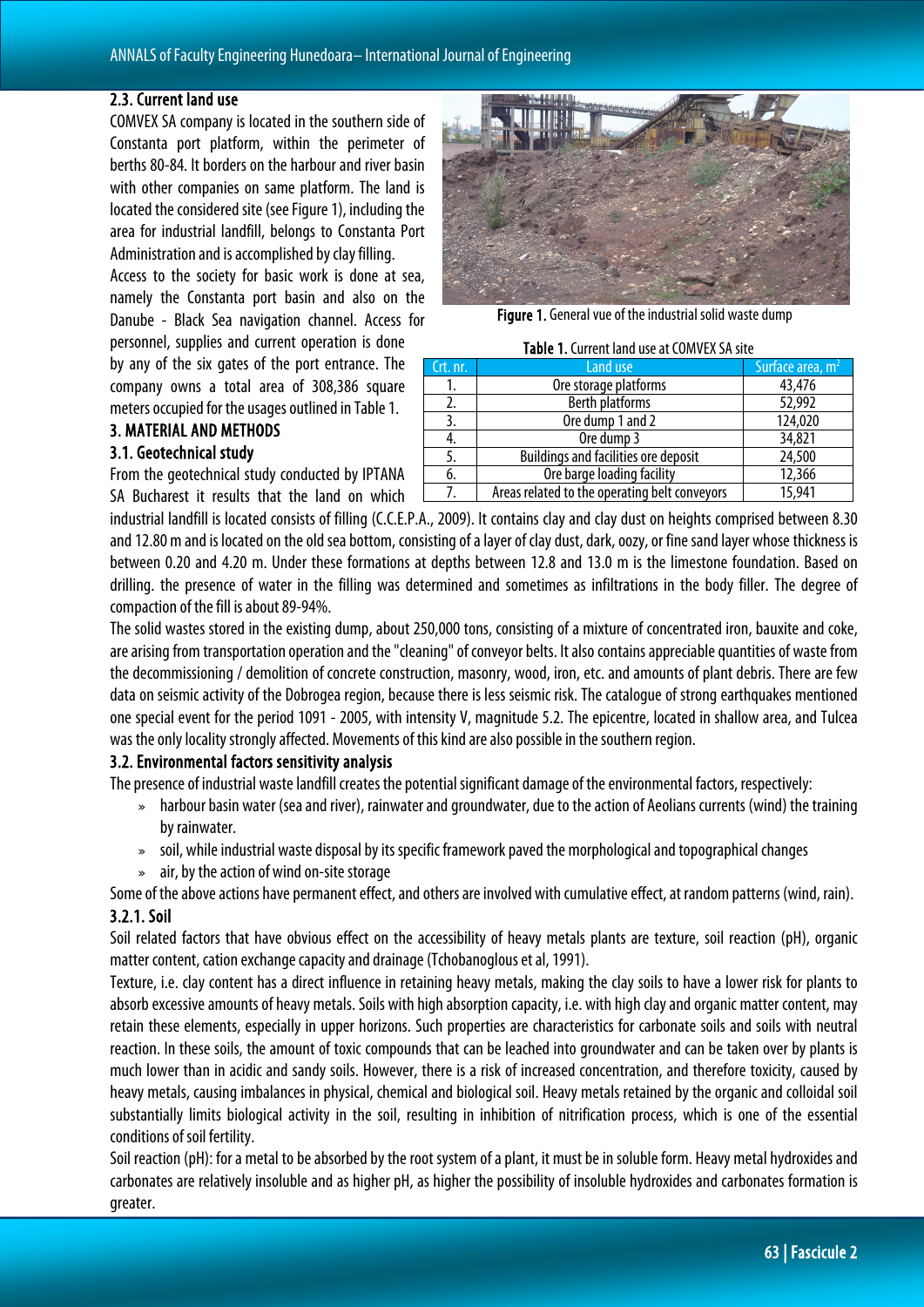Content of organic matter: metals can form compounds with soil organic matter, resulting in soil with high organic matter, metals are less available for plant uptake.

Cation exchange capacity, depends both on the content and the mineralogical nature of the soil clay fraction, and on the organic matter content within the soil. The higher it is, the ground has a greater capacity to retain some heavy metals, thus avoiding them to get to the plants in toxic concentrations for the food chain.

Soil drainage: excessive soil water favours the presence of soluble forms of metals with lower valence.

#### 3.2.2. Underground and surface water

There aren't underground or surface water flows on site, but the storage facility is neighbouring with the Constanta harbour basin, which is affected by the company's operations. The main negative effect of the industrial landfill is determined by introducing into sea water of dusts resulting by entrainment of mineral airborne particles. Most of these particles, given the particular local hydrodynamic regime, settles in the harbour basin, exerting impacts especially on sea bottom life. The adverse effect magnitude is greater in the context of cumulative impact caused by the presence of other pollutants, given the specific activities of the port basin. The storage facility operation did not raise special problems, because it met not aquifers, the land reserve being protected from flooding. During operations there was not registered superficial or deep aquifer layers pollution. Regarding the discharge of rainwater collected from the land surface, which follows its natural flow regime, without being provided special technical works for the collection and/or deviation for discharge of surface waters.

Since the dump was located near the port of Constanta, over time, when heavy rainfall was recorded, some low amounts of sterile material were trained hydro-gravitationally in the sea water. Presently and also during the recovery/closure/greening of industrial landfill perimeter operations, there will not be discharged into the aquatic environment from industrial waste water discharges and/or waste from the site, so the issue of flow of water treatment plants is not to be considered.

#### 3.2.3. Atmospheric emissions and air quality

The main source of air pollution from the landfill is considered the bulk cargo handling operations, outdoors, frequently in the presence of wind. In the absence of wind, dust releases are due to vibrations that occur when passing over pulley tape drives, to the relative velocity between dust particles from the surface layer material and air floated above it. Added to this is the dust release from transhipment points, i.e. places of loading/ unloading the conveyor belts. Wind action is exerted both on the dust stored in open air, and during the loading / unloading respectively haulage through the conveyor belts.

## 3.3. Waste characterization. Sampling and analysis

Waste characterisation involves an assessment of the soil, including site history, to identify which contaminants require analysis to determine the hazard category. The assessment must be for all chemical substances known and reasonably expected to be present in the waste. Solid waste streams should be characterized by their sources, by the types of wastes produced, as well as by generation rates and composition. Accurate information in these three areas is necessary in order to monitor and control existing waste management systems and to make regulatory, financial, and institutional decisions. In the context of this paper, waste is defined as any unwanted material intentionally thrown away for disposal.

However, certain wastes may eventually become resources valuable to others once they are removed from the waste stream. Knowledge of the sources and types of waste in an area is required in order to design and operate appropriate solid waste management systems. The final outcome of a characterisation study will be an understanding of the contaminants, their concentrations and leachability for the entire waste stream. The waste must be assessed for all chemical substances known and/or reasonably expected to be present in the waste. Waste characterisation will involve identification of contaminants likely to be present in the waste, as well as sampling and analysis for each of the contaminants. Documented evidence to support the categorisation must include the results of a sampling and analysis program (Gervasoni, 1991).

The nature of the waste characterisation study will vary, depending on factors such as the process that generated the waste. For example, solid wastes from processes with variable inputs will require more regular testing than waste streams where the inputs and processes are consistent and repeatable results can be demonstrated. Each study must, therefore, be tailored specifically for the waste that is to be characterised. The waste characterisation study may be integrated into existing environmental management systems or environment improvement plans implemented by waste generators and waste treaters. Once each of the potential contaminants have been identified, a set of samples should be taken and sent for analysis.

In order to examine possibilities for recovery of the industrial waste and thereby reduce the significant negative impact on the environment three samples were collected (see Figure 2) from the solid waste dump (each one weighing 40 kg) and two samples (each one weighing 25 kg) collected on the dump surface and then the samples were submitted to analysis in the accredited laboratories within the University of Petroşani.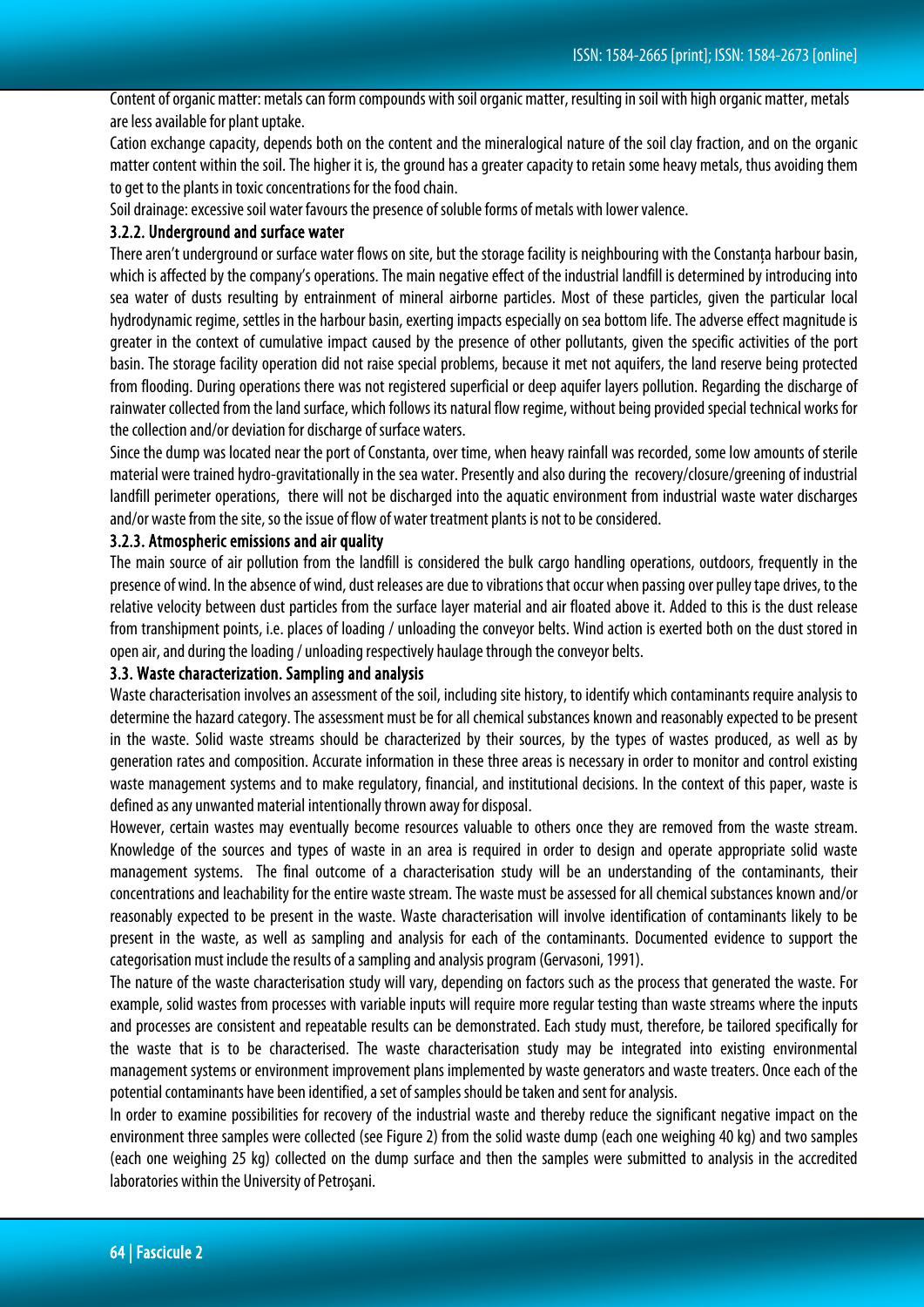

Figure 2. Sampling on site

#### 4. RESULTS AND DISCUSSION 4.1. Particle size grading

After drying in an oven at 105°C, about 20 kg of representative sample was subjected to sieve analysis, using a Fritsch electromagnetic bolter, the results being presented in Table 2.

The following findings were emphasized:

- » the coarse-grained performed on 15 mm sieve is about 2%; larger sized material was subject to breakage and re-introduced in the sample;
- » the cumulative refusals curve shape indicates that share of small material n relation to the coarser one is more important;
- » the moisture content of the representative ore concentrate sample, employed in separation tests, was 12.3% (assessed through drying until constant weight);
- » the sieves chosen for particle grading purposes proved in accordance to grading scale volumetric coefficient ( $\sqrt{2}$ ), but some values are selected according to the available site;
- » within the small classes predominates easily dissociable bulk minerals, coal and bauxite.

#### 4.2. Chemical and mineralogical analysis

The representative samples were subjected to chemical analysis using the spectrophotometer from the "Mineral Resource Processing" Laboratory, within the University of Petroşani, according to legal requirements.

Considering the weights of the main elements found after chemical and mineralogical analysis (given in Table 3), we highlight the following findings:

 $\ast$  the main Al<sub>2</sub>O<sub>3</sub> bearing minerals are diaspore and böehmite, at a rate of about 54%;

» the relatively high proportion of iron minerals



Figure 3. Refusals cumulative curve of the analyzed material

imposes their reduction through processing (magnetic separation), so that in the next stage to separate bauxite from coke. Table 3. Spectrophotometry chemical analysis results

| <b>Table 5:</b> Speculophotometry encrinted analysis results |                                   |  |  |
|--------------------------------------------------------------|-----------------------------------|--|--|
| Metal oxides and other chemical compounds                    | Contents in the average sample, % |  |  |
| SiO,                                                         |                                   |  |  |
| $Al_2O_3$                                                    | 22.35                             |  |  |
| Fe0                                                          | 0.50                              |  |  |
| Fe $_{2}$ O $_{3}$                                           | 46.0                              |  |  |
| .aO                                                          | l.50                              |  |  |
| Other chemical compounds                                     | 72 15                             |  |  |

At his turn, the mineralogical analysis allowed the description of the mineralization existing in the industrial waste , as given bellow.

From on-site views, especially from the analysis of samples collected, it was found that during time storage of concentrated ores was random, so that the dump area is a highly physical chemical heterogeneous. Therefore, we proceeded to mix the sample on site, employing the cone - ring method. After successive reductions, we obtained a representative sample of the entire material stuck on the landfill, which was subjected to fundamental analysis.

Table 2.Particle size grading analysis results

| <b>Table 2.</b> Failucle size grading analysis results |            |                      |  |
|--------------------------------------------------------|------------|----------------------|--|
| Granulometric classes, mm                              | Amounts, % | Cumulated amounts, % |  |
| $20 - 15$                                              | 2.06       | 2.06                 |  |
| $15 - 10$                                              | 13.58      | 15.64                |  |
| $10 - 6.3$                                             | 21.58      | 37.22                |  |
| $6.3 - 4$                                              | 11.39      | 48.61                |  |
| $4 - 3.15$                                             | 6.55       | 55.16                |  |
| $3.15 - 2.5$                                           | 6.06       | 61.22                |  |
| $2.5 - 1.25$                                           | 15.03      | 76.25                |  |
| $1.25 - 0.8$                                           | 5.82       | 82.07                |  |
| $0.8 - 0.63$                                           | 3.64       | 85.71                |  |
| $0.63 - 0.315$                                         | 4.61       | 90.31                |  |
| $0.315 - 0.125$                                        | 4.85       | 95.16                |  |
| $0.125 - 0$                                            | 4.83       | 10.,00               |  |
| Total                                                  | 100.0      |                      |  |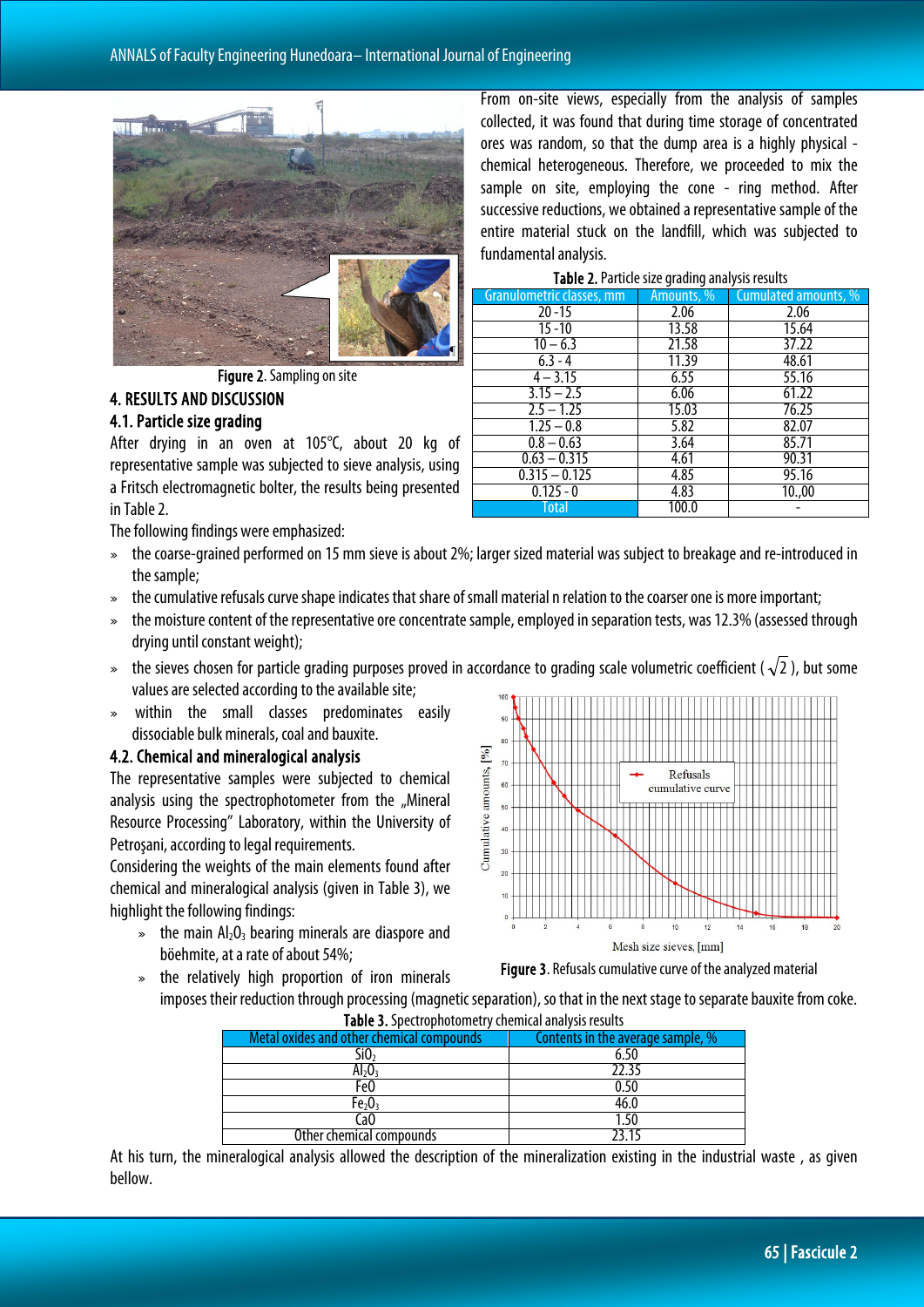Diaspore  $(A_1, O_3, H_2)$ , contains 85.02%  $A_1, O_3$  and 14.98%  $H_2O$ . It is found in significant quantities as scaly aggregates in exogenous deposits of bauxite, mixed with boehmite. Often, it is also found in metamorphic rocks associated with corundum and other minerals. Sometimes it is an essential mineral of crystalline schists, kyanite and other minerals.

Boehmite (Al OOH), contains 84.97% Al2O3. It was not met otherwise than linked to exogenous bauxite deposits. Generally it was observed that boehmite is a component of so - called karst bauxite. Some of the red bauxites consist almost exclusively in boehmite.

Brown iron ore, is an iron mineral having the characteristics of a gel, with water content and variable properties. As oxide, it contains 85.5% Fe<sub>2</sub>O<sub>3</sub> și 14.5% H<sub>2</sub>O. It is a very common mineral and is generally the product of decomposition of other iron minerals such as iron carbonate, pyrite, etc. It is available in the form of deposits in limestone cracks, as decay product of water loaded with iron oxides that have circulated through those cracks.

Quartz (Si  $0_2$ ), contains 46.7% Si and 53.3%  $0_2$ . It is considered a sterile mineral, being present in all non-metal concentrates, except coal (coke is a raw coal processed in washeries).

Calcite (limespar-CaCO<sub>3</sub>), contains 56% CaO and 44% CO<sub>2</sub>. It is one of the most common minerals, formed in various conditions and geological formations. It has both the shape of well individualized crystals with different aspects and colors and in association with other minerals.

The study revealed that calcium oxide from bauxite is related to three mineral groups, in variable proportions:

- $\bullet$  phosphate related lime is contained in the bauxite up to the limit of 0.1%;
- » silicate related lime is present as impurities in chlorite, kaolinite leptochlorite, being intimately associated with components of bauxite minerals. Under this form, the calcium oxide content recorded up to 0.7 to 0.8%;
- » carbonate related lime.

These results are further used to determine the hazard category of the industrial solid waste, based on the upper limits for each category of waste. Specific categorisation requirements for soil and solid industrial waste can be found in the National Industrial Waste Resource Guidelines, according to Bold and Mărăcineanu (2003). A hazard characteristic assessment is used to determine whether a waste displays any of the specific hazard characteristics.

Accordingly, we can state that the studied industrial landfill is actually a dump which consists exclusively by filing and subsequent alteration, under the influence of weathering, of the mineral materials imported, as well as from various demolition/dismantling operations carried in various industrial and / or civil entities. The industrial solid waste dump is characterized by a good technical condition and is within 4.4 hazard group classification of dumps, in respect to its nature and stability. According to Technical Prescriptions P.T-M33, cited in Căpăţână and Racoceanu (2003), the investigated waste storage facility fall into the following classification groups: 1.1.1. Dumps; 1.2.2. Hard rock and substances waste dump; 1.3.1. Nonflammable material dump; 1.4.1. Lowlevel radioactive waste dump; 2.1.1. One-bench dump; 2.2.2. Low height dump( $\leq$  5 m); 2.3.2. Horizontal land located; 3.1.2.Dustiness potential; 3.2.6. Landfills located near water courses; 4.2.1. dumps formed by transport in dry state on conveyor belts (assimilated).

## 4.3. Health effects

Air quality in the analyzed company is affected by the presence of powdery material containing Al, Pb, Cd, Cu, Fe, Mn, coke, etc. The atmospheric dispersion of these pollutants is local (12.4% during the year) and extends to the surrounding area during the presence of wind, depending on its direction and intensity.

In terms of air pollution impact on health action distinguish direct and indirect effects resulting from actions on humans and environment. The direct effects are divided into immediate and long term ones. Immediate effects are felt only by company employees. They are due to high pollutant concentrations and are represented generally by significant increases in morbidity or mortality, case not encountered in the analyzed company. The only immediate effect is found are eye and respiratory irritation phenomena represented by the discomfort caused by irritation. Long-term effects are characterized by the emergence of pathological phenomena, following prolonged exposure to airborne pollutants. Significant changes occur in an exposure over 10 to 15 years for ore dust particulate matters exceeding the maximum allowable concentration. Therefore, health is endangered for a part of employees in certain work places with high pollution level. The Regional As highlighted by the Romanian Marine Research Institute, (1997) the Centre for Preventive Medicine Constanta standard pulmonary radiographs, laboratory tests and pulmonary function tests to working personnel exposed to ore dust and identified the following issues:

- » radiological signs of bilateral pulmonary fibrosis in 66 workers, which is 12.3%, of which 50 people have a seniority comprised between 5 and 10 years;
- » decreased vital capacity and lower maximum expiratory volume per second to 5.5% of the exposed workers;
- adverse changes in para-clinical tests, 12% of them.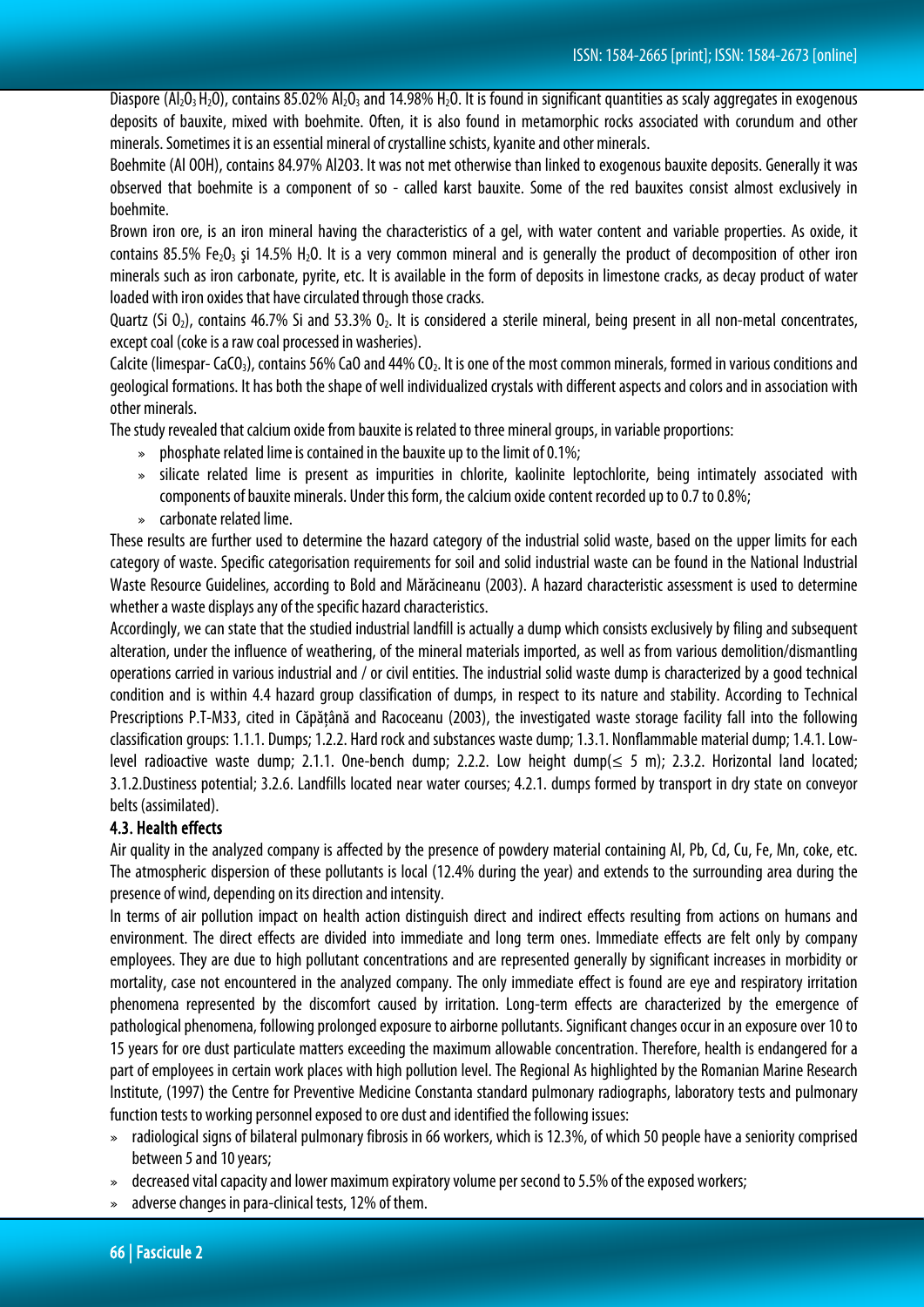On-site noise and vibration are generated by the operation of conveyor belts, bridge unloaders, engine - gears assemblies and other equipments. According to the analysis report prepared by Regional Center for Preventive Medicine Constanta (C.C.E.P.A., 2009), the effect of noise and vibration is local and is exceeded in the following situations: the engine room R / M Amaradia: 100 dB to 90 dB (TLV: Treshold Limit Value), control cabin R / M Amaradia: 75 dB to 60 dB (TLV), Penguin boat engine room: 100 dB to90 dB (TLV: Treshold Limit Value) , control cabin on boat Penguin: 95 dB to 60 dB (TLV)), floating crane: 100 dB to 90 dB. Their net effect is felt on the comfort of staff involved. No effect is registered on neighborhoods, at the shortest distance of the company's headquarters.

## 5. CONCLUSIONS

Land-based waste management units in general can release some contaminants, which may or may not approach levels of concern for human health and the environment. As a result of the company operations, two categories of waste are generated:

- » household waste and waste issued from the technical base operation (mainly scrap metal and carbide sludge). These wastes are stored in containers and bimonthly are transported into the landfill from Constanta port gate 6;
- » waste generated by the basic operations of the company, consisting of some recoverable wastes (coal for use in their boiler operation) and a second part, consisting of mixtures of minerals, stored temporarily in the river quay, The industrial solid wastes resulting from degradation of mining concentrates imported (250,000 tons) are stored in a dump.

Clearly, updated information on the frequency of pollution controls and monitoring, and on their relationship to site- and wastespecific conditions, is needed. On the basis of the information and analyses of the current situation, it should be possible to evaluate the performance of the current system. Hence, the administrative level and the political decision-makers have a platform for identifying which problems need special attention in the future and which objectives are realistic and achievable within the timeframe of the waste management plan.

Basically, it was concluded that the studied industrial landfill is actually a dump which consist exclusively by filing and subsequent alteration, under the influence of weathering, of the mineral materials imported, as well as from various demolition/dismantling operations carried in various industrial and / or civil entities. The industrial solid waste dump is characterized by a good technical condition and falls within 4.4 hazard group classification of dumps, in respect to its nature and stability. According to the national standards, the investigated waste storage facilities fall into the following classification groups:

- » 1.1.1. Dumps;
- » 1.2.2. Hard rock and substances waste dump;
- » 1.3.1. Nonflammable material dump;
- $\approx$  1.4.1. Low-level radioactive waste dump;
- » 2.1.1. One-bench dump;
- $\approx$  2.2.2. Low height dump( $\leq$  5 m);
- » 2.3.2. Horizontal land located;
- » 3.1.2.Dustiness potential;
- » 3.2.6.Landfills located near water courses;
- » 4.2.1. dumps formed by transport in dry state on conveyor belts (assimilated).

The situation recorded in industrial landfill perimeter reveals that there will be no flow of wastewater discharged and the conclusion there will be no surface water likely to be affected so as not to be within limits.

The operations performed on site have induced a major negative impact on soil parameters; we estimate that, with closure and execution of recovery (physical treatment) / greening operations accomplished within the industrial landfill perimeter, these parameters will fall within the limits imposed by national legal requirements.

## **References**

- [1.] Antonescu N.. (1988), Energetical valorization of wastes (in Romanian), Technical Publishing House, Bucharest.
- [2.] Bold O.V., Mărăcineanu G.A., (2003), Solid municipal and industrial waste management (in Romanian, Matrix Rom Press, Bucharest.
- [3.] Bularda Gh., Bularda D.C., Catrinescu Th., (1992), Household, municipal and industrial wastes. Collection, storage and use of recyclable materials (in Romanian), Technical Publishing House, Bucharest.
- [4.] Căpăţână C., Racoceanu C., (2003). Wastes (in Romanian), Matrix Rom Press, Bucharest.
- [5.] C.C.E.P.A. (Constanta County Environmental Protection Agency), (2009) "Level II environmental assessment on the activity of SC COMVEX SA Constanta" (in Romanian" S.C. IMPULS 2000 S.R.L. Constanța.
- [6.] C.C.E.P.A., (2010), "Report on level II environmental audit required to obtain environmental approval by the SC COMVEX SA Constanta." (in Romanian), S.C. IMPULS 2000 S.R.L. Constanţa.
- [7.] EU-European Union, (1991), Council Directive 91/689/CEE on hazardous wastes (modified by the Council Directive 94/31/CEE).
- [8.] EU-European Union, (1999), Council Directive 1999/31/CEE on waste storage.